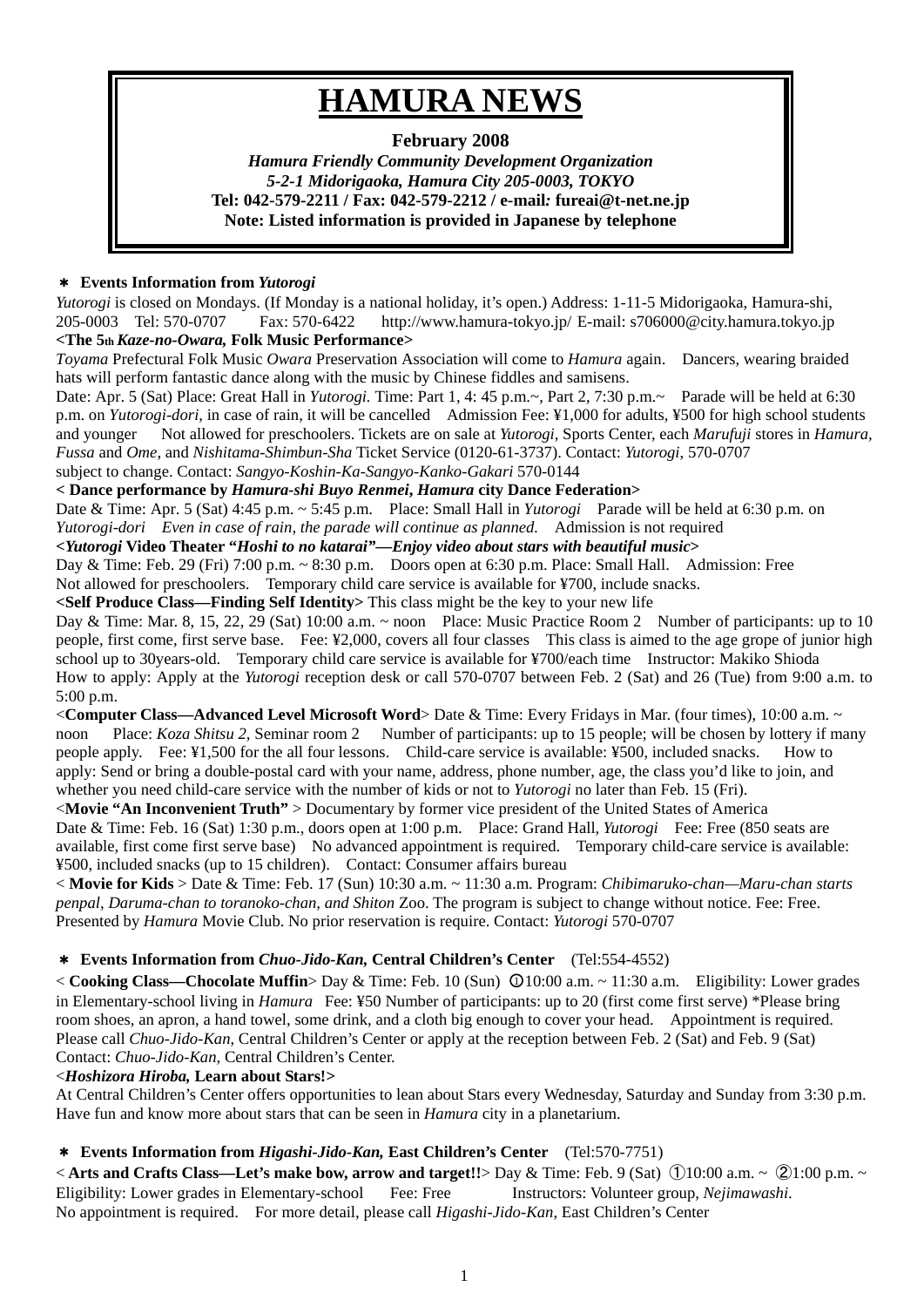## \* **Events Information from** *Nishi-Jido-Kan,* **West Children's Center** (Tel:554-7578)

<**Children's Festival;** *Omoshiro* **World—Have fun at food booths, arts and crafts booths, games, and more!!**> Day & Time: Mar. 1 (Sat) 10:00 a.m. ~ 3:00 p.m. Fee: ¥100 Ticket will be on sale on Feb 3 (Sun) until 20 (Wed) On Feb 29 (Fri), West Children's center will be closed from 9:00 a.m. to noon due to the preparation. On Mar.1, it will be also closed after 3:00 p.m. due to cleaning. Contact: *Nishi-Jido-Kan,* West Children's Center.

#### \* **Information from City Library** (Tel:554-2280)

**<Story Telling>** For infants: Feb. 9 (Sat) 11:00 a.m. ~ For babies: Feb 13 (Wed) 11:00~ Doors open at 10:45 a.m.

#### \* **Events Information from** *Hamura* **Zoo**

<**Animal Race** > Small and cute Rats run a race. Guess the winner and get a prize!! Date & Time: Feb. 24 (Sun), (Part 1)11:00 a.m. ~, (Part 2) 1:30 p.m. ~ Place: *Shibafu Hiroba*  <**Leaf Pool>**  A pool filled with leaves is waiting for you!! Pool is open until Mar. 23 (Sun), except designated close day.

#### **<Animal Quiz Rally>**

Win a prize answering quizzes about animals walking around in the zoo!

Date & Time: Feb. 9 (Sat),  $10(Sun) \sim 11$  (Mon) 11:00 a.m.  $\sim 3:00$  p.m. Fee: ¥50 for children and ¥100 for others \*Since it is National Holiday, Zoo is open on Feb. 11 (Mon)

#### \* **Events Information from Sports Center** (Tel: 555-0033, Fax: 554-9974)

**<Sports Programs for Individuals>** Tips will be provided for each sport. Please bring sportswear, indoor shoes, birdies for badminton, and ping-pong balls for table tennis. This program is available to only for *Hamura* citizens and those working in *Hamura* city

| Program          | Time                                                                                            |
|------------------|-------------------------------------------------------------------------------------------------|
| <b>Badminton</b> | Fridays: 6:00 p.m. $\sim$ 10:00 p.m. (Playing tips are available after 7:30 p.m.)               |
| Tennis           | Wednesdays: 6:00 p.m. $\sim$ 10:00 p.m. (Playing tips are available after 7:30 p.m.)            |
| Indiaca          | The 2nd & 4th Tuesday: 6:00 p.m. $\sim 10:00$ p.m. (Playing tips are available after 7:30 p.m.) |
| Table tennis     | Any time during the operation hours (Playing tips are available on Saturdays after 7:00 p.m.)   |

#### \* **Information from Swimming Center** (Tel: 579-3210)

<**Water Aerobics**> Date & Time: Feb. 7, 14, and 21 (all Thursdays—three days class) from 3:00 p.m. ~ 3:50 p.m. Location: Swimming Center Pool Participants: Up to 35 people—first come, first serve basis, must be over 16 years-old Fee—included admission fee and insurance: (*Hamura* citizens and people who work in *Hamura*) ¥400 (Other) ¥600 How to apply: Apply at the pool reception desk at the first floor of the swimming center on the day between  $2:00$  p.m.  $\sim 2:50$ p.m. Contact: Swimming Center

**<Diving Lesson and Time measurement>** Date & Time: Feb. 7 (Thu), 14(Thu), and 21 (Thu) from 4:00 p.m. ~ 6:00 p.m. Place: Swimming Center Fee—included admission and insurance: ¥500/each day No appointment is required

#### \* **Tokyo Public Housing Complex for Lease**

Application distribution period: Feb. 4 (Mon)  $\sim$  13 (Wed), except 11 (Mon) due to holiday. Qualification for application: There is an income limitation. Please check the qualifications within the application before you apply.

Application pickup point: *Hamura* City Hall *Shisetsu-Keikaku-ka* 8:30 a.m. ~ 7:00 p.m. (Sat. & Sun. information booth at City Hall 1st floor 8:30 a.m. ~ 5:00 p. m.) *Hamura* Sta. Westside and *Ozakudai* branch 8:30 a.m. ~ 5:00 p.m. (Weekdays only) *Mitsuyakaikan* branch--8:30 a.m. ~ 5:00 p.m. (Weekdays only)

\*During this period, the application is also distributed through the Tokyo *Jutaku-Kyoukyuu-Kosya* website Application must be submitted no later than Feb. 18 (Mon) by mail. Contact: Tokyo *Jutaku-Kyokuu-Kosya-Bosyu* Center at 03-3498-8894/*Hamura* City *Shisetsu-Keikaku-ka Kanzai-kakari*

#### \* *Hamura* **Public Elderly Housing for Lease**

Housing Address: 1-2-29 *Fujimidaira* Number of housing available: 1 (1DK Room No. 103) Application distribution period: Feb. 4 (Mon)  $\sim$  13 (Wed), except 11 (Mon) due to holiday. Qualification for application: The applicant must be living in *Hamura* city over two years and meet one of following conditions; Over 65 years-old single family or two people family, over 65 years-old applicant and over 60 years-old family member. There is an income limitation. Please check the qualifications within the application before you apply. The rent will be determined depends on the family's income situation. Application pickup point: *Hamura* City Hall *Shisetsu-Keikaku-ka* 8:30 a.m. ~ 7:00 p.m. (Sat. & Sun. information booth at City Hall 1st floor 8:30 a.m. ~ 5:00 p. m.) *Hamura* Sta. Westside and *Ozakudai* branch 8:30 a.m. ~ 5:00 p.m. (Weekdays only) *Mitsuyakaikan* branch 8:30 a.m. ~ 5:00 p.m. (Weekdays only)

Application submission period: Feb. 4 (Mon) ~ 13 (Wed) expect Saturday, Sunday and holiday from 8:30 a.m. ~ 7:00 p.m. Please turn in your application to *Shisetsu-Keikaku-ka*, 2<sup>nd</sup> floor of city hall. Lottery will be held on Feb. 20 (Wed) Contact: Tokyo *Jutaku-Kyokuu-Kosya-Bosyu* Center at 03-3498-8894/*Hamura* City *Shisetsu-Keikaku-ka Kanzai-kakari*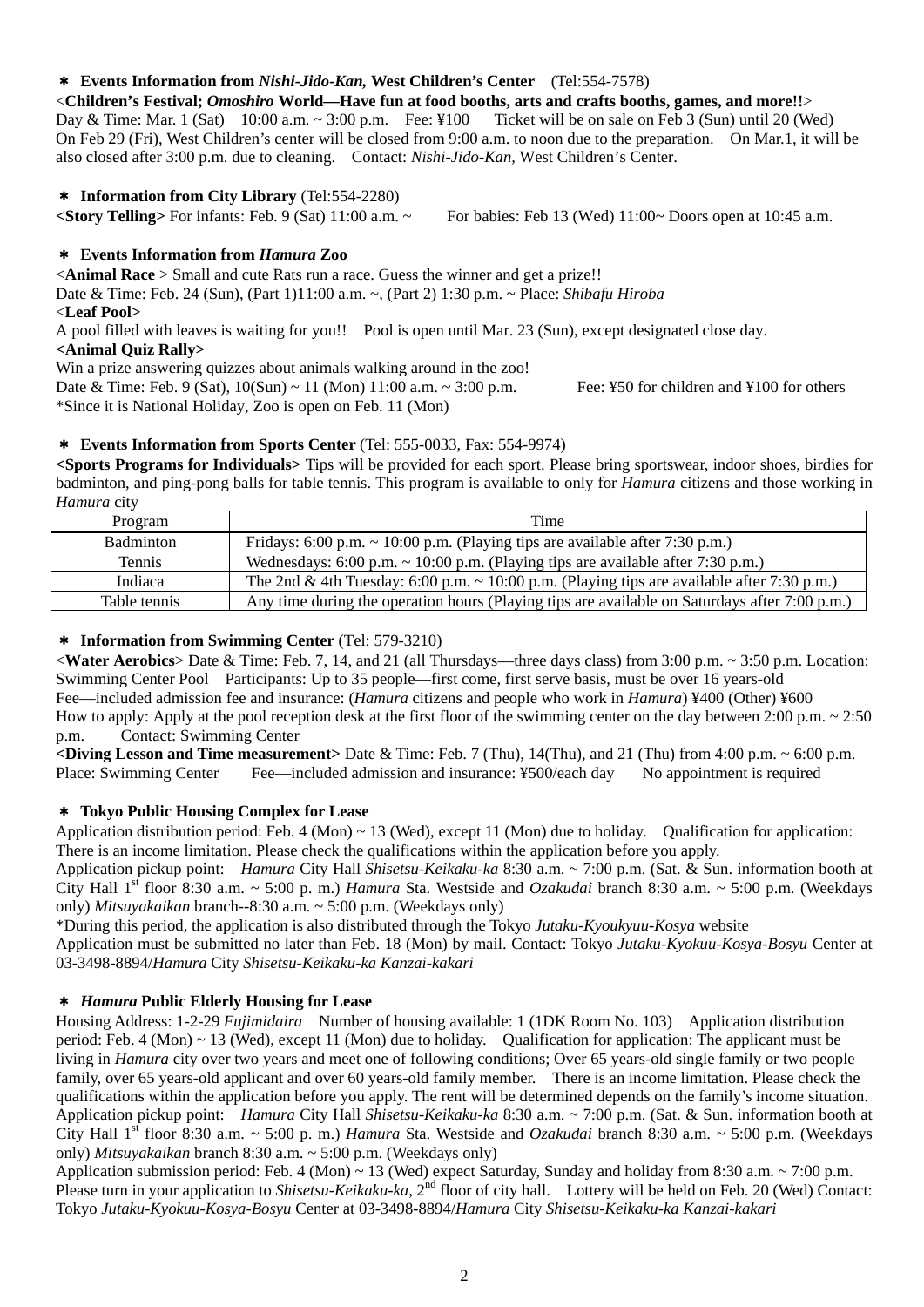## \***Classifieds**

<**Revised employee on a short-term contract registration**> Recruitment Job Category: Office Clerk, nursery staff, health nurse, nurse, medical coding, clinical psychotherapist, and more. Employment Conditions: Contract period—6months Commuteing by car is prohibited Minimum rate of pay: ¥800/hour –will be determined by job category Please bring your picture (4cm x 3cm) and certifications to prove license and qualification if it is available for the registration You can get application form at *Shokuin-ka* Contact: *Shokuin-ka Jinji-Kensyu-gakari*

<**School Office Clerk**> Qualifications: Under 60 years-old as of Apr. 1 Needs to be able to use Microsoft Word and Excel applications and commute by bicycle to the school. Number of Recruitment: A few Employment Conditions: One year contract starts on Apr. 1 2008. (Depending on job performance, the contract will be renewed up to four times) Work schedule—Monday through Friday, five days/week from 8:30 a.m.  $\sim$  4:15 p.m. Holidays are off Rate of pay—¥142,900/month Work site: Elementary Schools and Junior High Schools in *Hamura* city Job Descriptions: School budget management, School equipments and supplies control and Reception work. How to apply: Put your name on the short-term worker registration list either at the *Kyoiku-Somu-ka or Shokuin-ka* with your picture (4cm x 3cm) The applicant who is selected for an interview will be notified in the future.

## **<Food Staff>**

Qualifications: Under 60 years-old as of Apr. 1 Needs to be able to commute by bicycle to the school. Number of Recruitment: A few Contract Period: Apr. 1 2008 ~ Sep. 30 2008 (Depending on job performance, the contract will be renewed) Work schedule—Monday through Friday, five days/week from 9:30 a.m.~ 3:00 p.m. Holidays are off Rate of pay: ¥800/hour Work site: Elementary Schools and Junior High Schools in *Hamura* city Job Descriptions: Will assist serving lunch for students, and cleaning How to apply: Put your name on the short-term worker registration list either at the *Kyoiku-Somu-ka or Shokuin-ka* with your picture (4cm x 3cm) The applicant who is selected for an interview will be notified in the future.

\*Applications for School Office Clerk and Food Staff can be submitted by mail. Please send your application to below; *Hamura-shi Kyoiku-Somu-ka Gakumu-kakari* Zip code 205-8601 (The mail will be delivered with just zip code and division's name)

#### **<Nursery Staff>**

Qualifications: Licensed nursery staff Number of Recruitment: A few Contract Period: Apr. 1 2008 ~ Mar. 31 2009 (Depending on job performance, the contract will be renewed) Work schedule—Monday through Friday, five days/week (Full time position) 8:30 a.m.  $\sim 5:15$  p.m. (Part time position) 7:00 a.m.  $\sim 8:30$  or 4:30 p.m.  $\sim 6:00$  p.m. (Late shift) 6:00 p.m. ~ 7:00 p.m. Those hours will be changed due to nursery school's circumstances Holidays are off Rate of pay: (Full time position) ¥950/hour (Part time and late shift position) ¥1040/hour Saturday (Full time position) ¥1040/hour (Part time and late shift position) ¥1250/hour Work site: Nursery Schools runs by *Hamura* city How to apply: Put your name on the short-term worker registration list either at the *Hoiku-ka or Shokuin-ka* and submit your picture and a copy of your nursery staff license to *Hoiku-ka Hoiku-kakari* 

#### \***Burnable Garbage Quantity Has Been Increased**

*Hamura* city investigated 300kg burnable garbage taken from *Hamura* citizens since the amount of burnable has been increased. Before the investigation, there were opinions that it is natural that burnable has been increased since now soft plastic materials and small memory devices are considered as burnable. However, after the investigation, it is clear that kitchen garbage consist 68.4% to the total. Recyclable paper and plastic packaging were also found. In order to decrease the amount of burnable garbage, please make sure separate trash appropriate and drain water well from kitchen garbage.

#### \***February is "Save the Energy" Month**

Your small effort will save the earth!! Followings are the examples that you can save energy at your home.

- ・Set heater's temperate at 20℃
- ・Turn off the main power when you do not watch TV or use electronic products
- ・Do not put so much stuff in the refrigerator
- ・Bring own bag when you go shopping to refrain to waste plastic bags
- ・Do not keep running water when you wash or brush your teeth

#### \***Cooking Class—Make good food for your health**

Date & Time: Feb.28 (Thu), 9:00 a.m. ~12:30 p.m. Place: *Hamura Hoken* Center Fee: ¥300 Number of participants: up to 30 people (first come, first serve base) Please bring an apron, a cloth to cover your head, pen, and health book (if available). You can also find out how much sodium your *Miso* soup contains. Make your original *Miso* soup and bring (180ml) to be tested. Appointment is required. Please call *Hoken* Center after Feb. 4 (Mon) 8:30 a.m.